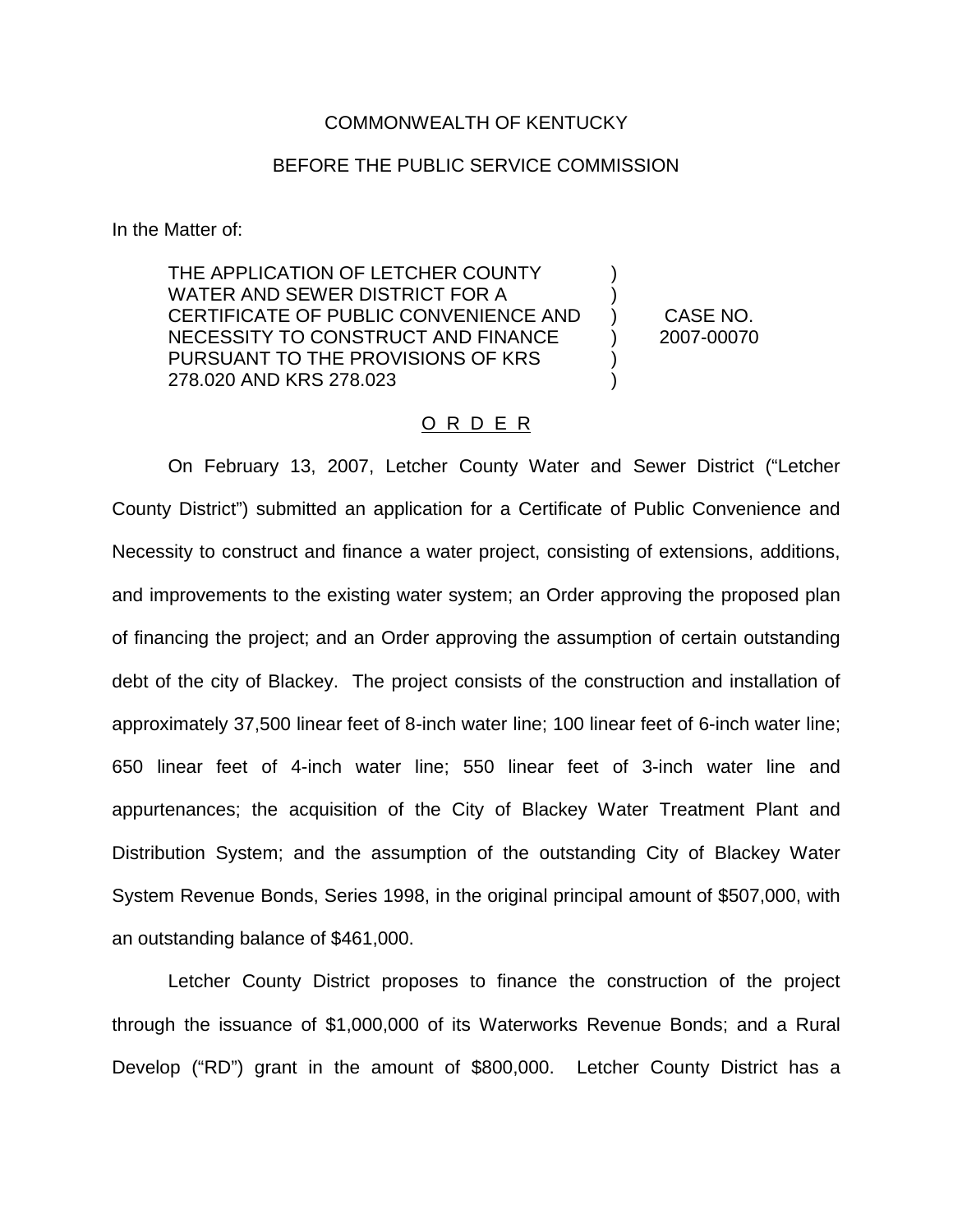commitment from RD to purchase \$1,000,000 of bonds maturing over a 40-year period, at an interest rate not exceeding 4.125 percent per annum. Given that minimum filing requirements were met in this case on February 13, 2007, KRS 278.023 does not grant the Commission any discretionary authority to modify or reject any portion of this agreement.

IT IS THEREFORE ORDERED that:

1. Letcher County District is granted a Certificate of Public Convenience and Necessity for the proposed construction project.

2. Letcher County District's proposed plan of financing with RD is accepted.

3. Letcher County District is authorized to issue \$1,000,000 of its Water and Sewer Revenue Bonds at an interest rate not exceeding 4.125 percent per annum, maturing over 40 years.

4. The proceeds from the bond issuance shall be used only for the purposes specified in Letcher County District's application.

5. Notwithstanding Ordering Paragraph 4, if surplus funds remain after the approved construction has been completed, Letcher County District may use such surplus to construct additional plant facility if RD approves of the use, and the additional construction will not result in a change in Letcher County District's rates for service. Letcher County District shall provide written notice of this additional construction in accordance with 807 KAR 5:069, Section 3.

6. Letcher County District is authorized to assume the outstanding City of Blackey Water System Revenue Bond, Series 1998, in the original principal amount of \$507,000, with an outstanding balance of \$461,000

-2- Case No. 2007-00070